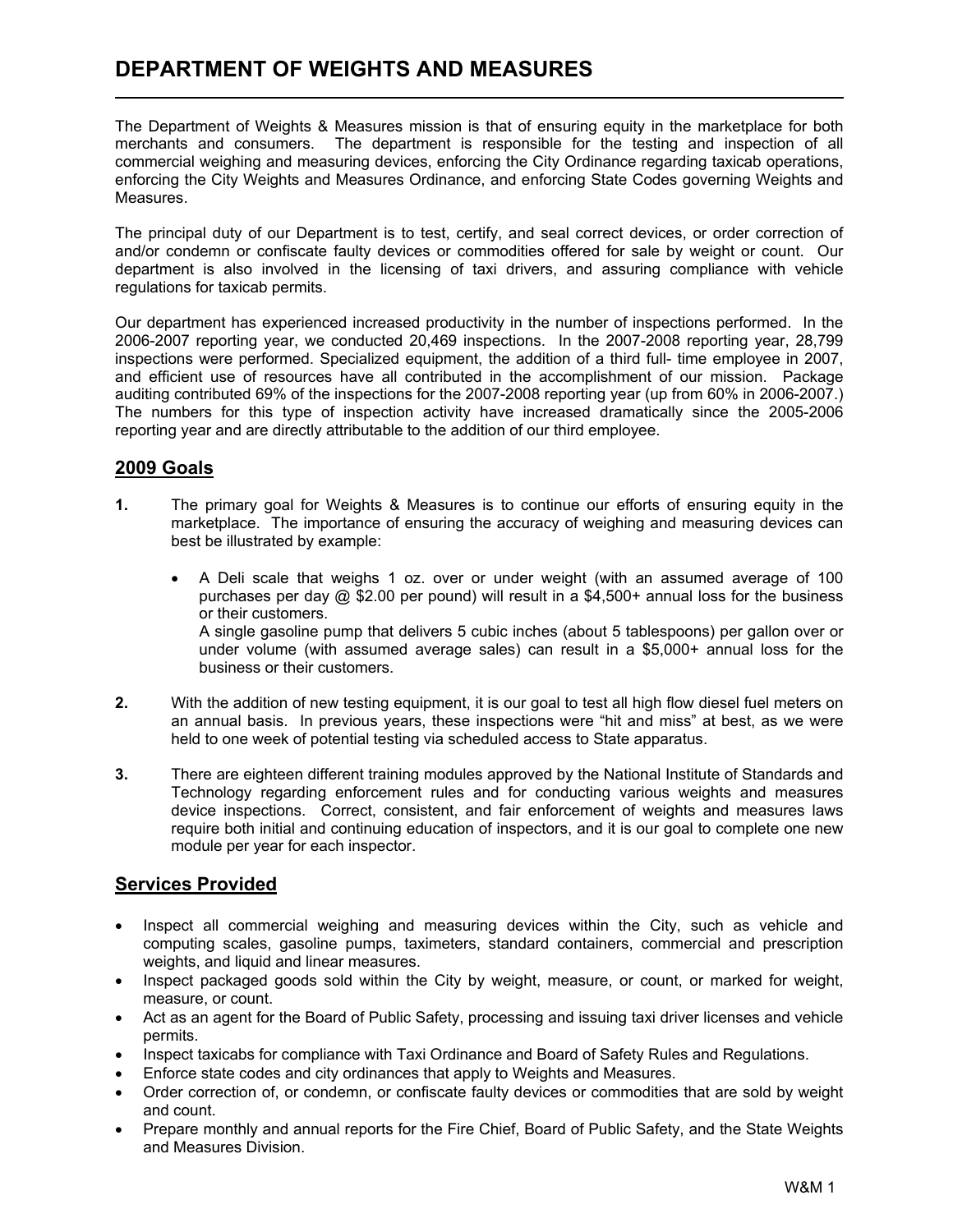### City of Fort Wayne 2007-2008 State Reporting Statistics

| <b>INSPECTION ACTIVITIES</b>  | <b>CORRECT</b>          | <b>REJECTED</b> | <b>CONFISCATED</b> | <b>TOTAL</b>            |
|-------------------------------|-------------------------|-----------------|--------------------|-------------------------|
| <b>SCALES:</b>                |                         |                 |                    |                         |
| Vehicle- County               | 38                      | $\overline{2}$  | 0                  | 40                      |
| Vehicle - State               | $\mathbf 0$             | $\overline{0}$  | $\mathbf 0$        | $\mathbf 0$             |
| Livestock                     | $\overline{2}$          | $\overline{0}$  | $\mathbf 0$        | $\overline{2}$          |
| Portable & Dormant            | 178                     | $\overline{12}$ | $\mathbf 0$        | 190                     |
| Hopper                        | $\overline{9}$          | $\overline{0}$  | $\mathbf 0$        | $\overline{9}$          |
| Computing                     | 1,072                   | 43              | $\mathbf 0$        | 1,115                   |
| Suspension                    | 1                       | $\mathbf 0$     | $\overline{0}$     |                         |
| Prescription                  | 71                      | $\overline{2}$  | $\mathbf 0$        | 73                      |
| <b>Gram Scales</b>            | 11                      | $\overline{2}$  | $\mathbf 0$        | 13                      |
| Miscellaneous                 | $\overline{\mathbf{4}}$ | 0               | $\mathbf 0$        | $\overline{\mathbf{4}}$ |
| <b>MEASURING DEVICES:</b>     |                         |                 |                    |                         |
| <b>High Flow Diesel Meter</b> | 62                      | 1               | 0                  | 63                      |
| <b>Mass Flow Meters</b>       | $\mathbf 0$             | $\pmb{0}$       | $\mathbf 0$        | $\mathbf 0$             |
| <b>Vehicle Truck Meters</b>   | $\mathbf 0$             | $\mathbf 0$     | $\mathbf 0$        | $\mathbf{0}$            |
| Gasoline, Kerosene Diesel     | 6,123                   | 239             | $\overline{0}$     | 6,362                   |
| Meter                         |                         |                 |                    |                         |
| <b>Timing Devices</b>         | $\overline{378}$        | 4               | $\mathbf 0$        | 382                     |
| <b>Taxi Meters</b>            | $\overline{33}$         | 0               | $\overline{0}$     | $\overline{33}$         |
| LP Gas Meters                 | $\mathbf 0$             | 0               | 0                  | $\mathbf 0$             |
| <b>CALIBRATIONS AND TEST:</b> |                         |                 |                    |                         |
| <b>Test Weights</b>           | $\mathbf 0$             | 0               | $\mathbf{0}$       | $\mathbf 0$             |
| <b>Commercial Weights</b>     | $\overline{12}$         | 0               | $\mathbf{0}$       | $\overline{12}$         |
| <b>Prescription Weights</b>   | 331                     | 4               | 0                  | 335                     |
| <b>Liquid Measures</b>        | $\mathbf 0$             | 0               | $\mathbf 0$        | $\mathbf 0$             |
| <b>Linear Measures</b>        | 46                      | 0               | $\mathbf{0}$       | 46                      |
| <b>Standard Containers</b>    | $\mathbf 0$             | $\overline{0}$  | $\mathbf 0$        | $\Omega$                |
| Miscellaneous                 | $\overline{0}$          | $\mathbf 0$     | $\mathbf{0}$       | $\mathbf{0}$            |
| <b>OTHER ACTIVITIES:</b>      |                         |                 |                    |                         |
| Packages Checked              | 19,612                  | 278             | $\mathbf 0$        | 19,890                  |
| Octane samples                | $\mathbf 0$             | $\mathbf 0$     | $\mathbf 0$        | $\Omega$                |
| Misc. Determinations          | $\overline{217}$        | 12              | $\mathbf 0$        | 229                     |
| <b>GRAND TOTAL:</b>           | 28,200                  | 599             | $\mathbf{0}$       | 28,799                  |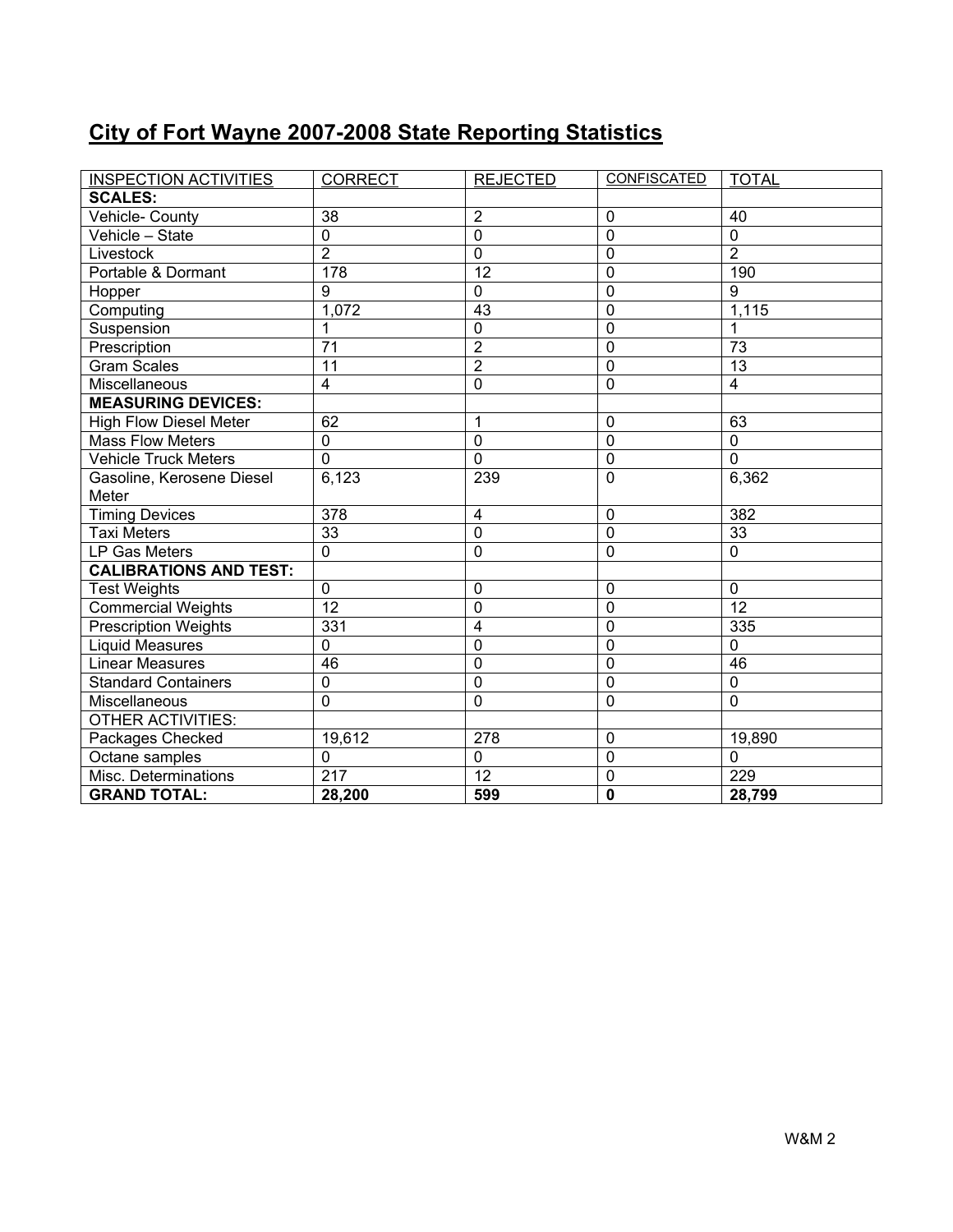# WEIGHTS AND MEASURES<br>Dept # 0007<br>2009 BUDGET COMPARISON

|                                     | 2007<br>ACTUAL | 2008 ACTUAL<br><b>THRU</b><br>30-Jun-2008 | 2008 REVISED<br><b>BUDGET</b> | 2009<br><b>SUBMITTED</b> | <b>\$ INCREASE</b><br>(DECREASE)<br>FROM 2008 APPR | % CHANGE<br><b>FROM 2008</b><br><b>APPR</b><br>TO 2009 |  |
|-------------------------------------|----------------|-------------------------------------------|-------------------------------|--------------------------|----------------------------------------------------|--------------------------------------------------------|--|
| 5111 TOTAL WAGES                    | 115,704        |                                           | 119,822                       | 125,032                  | 5,210                                              | 4.35%                                                  |  |
| 5131 PERF - EMPLOYERS SHARE         | 7,275          |                                           | 8,388                         | 9,072                    | 684                                                |                                                        |  |
| 5132 FICA                           | 8,607          |                                           | 9,166                         | 9,572                    | 406                                                |                                                        |  |
| 5134 LIFE MEDICAL & HEALTH INSURAN  | 25,500         |                                           | 27,000                        | 27,000                   |                                                    |                                                        |  |
| 5136 UNEMPLOYMENT COMPENSATION      | 115            |                                           | 120                           | 125                      | 5                                                  |                                                        |  |
| 5137 WORKERS COMP INSURANCE         | 1,728          |                                           | 2,059                         | 2,087                    | 28                                                 |                                                        |  |
| 513A PERF - EMPLOYEES/PD BY CITY    | 3,492          |                                           | 3,595                         | 3,754                    | 159                                                |                                                        |  |
| 513R RETIREES HEALTH INSURANCE      | 8,500          |                                           | 9,000                         | 9,000                    |                                                    |                                                        |  |
| <b>Total 5100</b>                   | \$170,921      | \$91,595                                  | \$179,150                     | \$185,642                | \$6,492                                            | 3.62%                                                  |  |
| 5212 STATIONERY & PRINTED FORMS     | $\overline{a}$ |                                           | 100                           | 100                      |                                                    |                                                        |  |
| 5214 SAFETY ITEMS/SUPPLIES          | 324            |                                           | 325                           | 325                      |                                                    |                                                        |  |
| 5219 OTHER OFFICE SUPPLIES          | 949            |                                           | 400                           | 400                      |                                                    |                                                        |  |
| 5231 GASOLINE                       | 2,433          |                                           | 2,500                         | 2,500                    |                                                    |                                                        |  |
| 5299 OTHER MATERIALS & SUPPLIES     | 277            |                                           | 700                           | 700                      |                                                    |                                                        |  |
| 529C BUNKER GEAR/UNIFORMS           | 1,365          |                                           | 400                           | 400                      |                                                    |                                                        |  |
| Total 5200                          | \$5,347        | \$2,530                                   | \$4,425                       | \$4,425                  | \$-                                                | $0.00\%$                                               |  |
| 531K SEMINAR FEES                   | 270            |                                           | 300                           |                          | (300)                                              |                                                        |  |
| 5322 POSTAGE                        | 86             |                                           | 240                           | 240                      |                                                    |                                                        |  |
| 5323 TELEPHONE & TELEGRAPH          | 273            |                                           | 276                           | 276                      |                                                    |                                                        |  |
| 5324 TRAVEL EXPENSES                | 2,312          |                                           | 2,800                         |                          | (2,800)                                            |                                                        |  |
| 5326 MILEAGE                        | 225            |                                           |                               |                          |                                                    |                                                        |  |
| 532C CELL PHONE                     | 1,212          |                                           | 1,260                         | 1,200                    | (60)                                               |                                                        |  |
| 532L LONG DISTANCE CHARGES          | 34             |                                           | 60                            | 60                       |                                                    |                                                        |  |
| 5331 PRINTING OTHER THAN OFFC SUPPL | 1,466          |                                           | 400                           | 400                      |                                                    |                                                        |  |
| 5342 LIABILITY INSURANCE            | 406            |                                           | 451                           | 1,046                    | 595                                                |                                                        |  |
| 5363 CONTRACTED OTHER EQUIPMT REPAI | 386            |                                           | 420                           |                          | (420)                                              |                                                        |  |
| 536N GARAGE CONTRACT - NONTARGET    | 452            |                                           | 5,400                         | 4,380                    | (1,020)                                            |                                                        |  |
| 536T GARAGE CONTRACT - TARGET       |                |                                           | 1,100                         | 1,133                    | 33                                                 |                                                        |  |
| 5371 BUILDING RENTAL                | 440            |                                           | 444                           | 444                      |                                                    |                                                        |  |
| 5377 CC BUILDING PARKING            | 20             |                                           | 20                            | 40                       | 20                                                 |                                                        |  |
| 5391 SUBSCRIPTIONS AND DUES         | 300            |                                           | 390                           | 390                      |                                                    |                                                        |  |
| 5399 OTHER SERVICES AND CHARGES     | 878            |                                           | 480                           | 480                      |                                                    |                                                        |  |
| 539B MASTER LEASE                   | 7,154          |                                           | 7,803                         | 8,636                    | 833                                                |                                                        |  |
| <b>Total 5300</b>                   | \$15,914       | \$10,298                                  | \$21,844                      | \$18,725                 | ( \$3, 119)                                        | $-14.28%$                                              |  |
| 5444 PURCHASE OF OTHER EQUIPMENT    | 28.872         |                                           |                               | $\overline{\phantom{a}}$ |                                                    |                                                        |  |
| <b>Total 5400</b>                   | \$28,872       | \$-                                       | \$-                           | \$-                      | \$-                                                |                                                        |  |
| Total                               | \$221,054      | \$104,423                                 | \$205,419                     | \$208,792                | \$3,373                                            | 1.64%                                                  |  |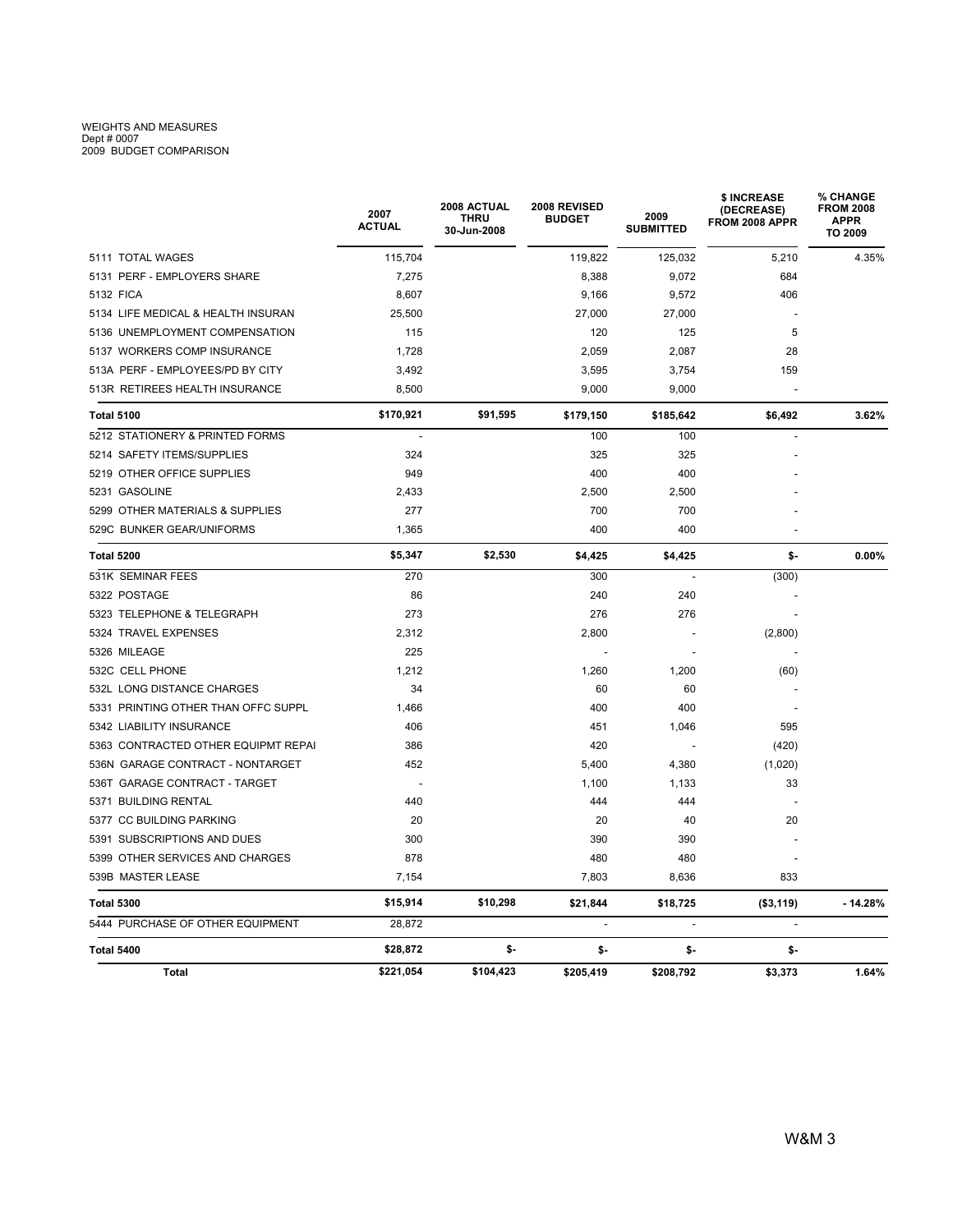| Weights & Measures 2009-2013 Capital Improvement Program |                                               |                                      |        |                               |                         |                          |      |  |  |  |
|----------------------------------------------------------|-----------------------------------------------|--------------------------------------|--------|-------------------------------|-------------------------|--------------------------|------|--|--|--|
|                                                          | FUNDING SOURCE CODE:                          | <b>GRP-Grant Pending</b>             |        | PT-Property Tax               |                         |                          |      |  |  |  |
|                                                          | <b>CC-Cumulative Capital Fund</b>             | LE-Lease                             |        | RB-Revenue Bond               |                         |                          |      |  |  |  |
|                                                          | <b>CDBG-Community Development Block Grant</b> | InfraBd-Infrastructure Bond          |        | ST-State Source               |                         |                          |      |  |  |  |
|                                                          | CEDIT-Co. Economic Development Income Tax     | <b>LRS-Local Roads &amp; Streets</b> |        |                               | <b>SU-Sewer Utility</b> |                          |      |  |  |  |
|                                                          | <b>CO-County Source</b>                       | MISC-Miscellaneous                   |        | <b>SWU-Stormwater Utility</b> |                         |                          |      |  |  |  |
|                                                          | FED-Federal Source                            | MVH-Motor Vehicle Highway            |        | TIF-Tax Increment Financing   |                         |                          |      |  |  |  |
|                                                          | GOB-General Obligation Bond                   | PCBF-Park Cumulative Bldg. Fund      |        | UF-User Fee                   |                         |                          |      |  |  |  |
|                                                          | <b>GRA-Grant Approved</b>                     | <b>PS-Private Source</b>             |        | <b>WU-Water Utility</b>       |                         |                          |      |  |  |  |
| Item#                                                    | <b>Project Title &amp; Description</b>        | <b>Funding</b>                       |        |                               | <b>Expenditure</b>      |                          |      |  |  |  |
|                                                          |                                               | <b>Source</b>                        | 2009   | 2010                          | 2011                    | 2012                     | 2013 |  |  |  |
|                                                          | <b>Replacement Vehicle</b>                    | LE                                   | 26,000 |                               |                         | $\overline{\phantom{a}}$ |      |  |  |  |
| <b>TOTAL</b>                                             |                                               |                                      |        | $\blacksquare$                |                         | $\blacksquare$           |      |  |  |  |

Requested as replacement for 1997 Jeep #27005 (143,000 mi)